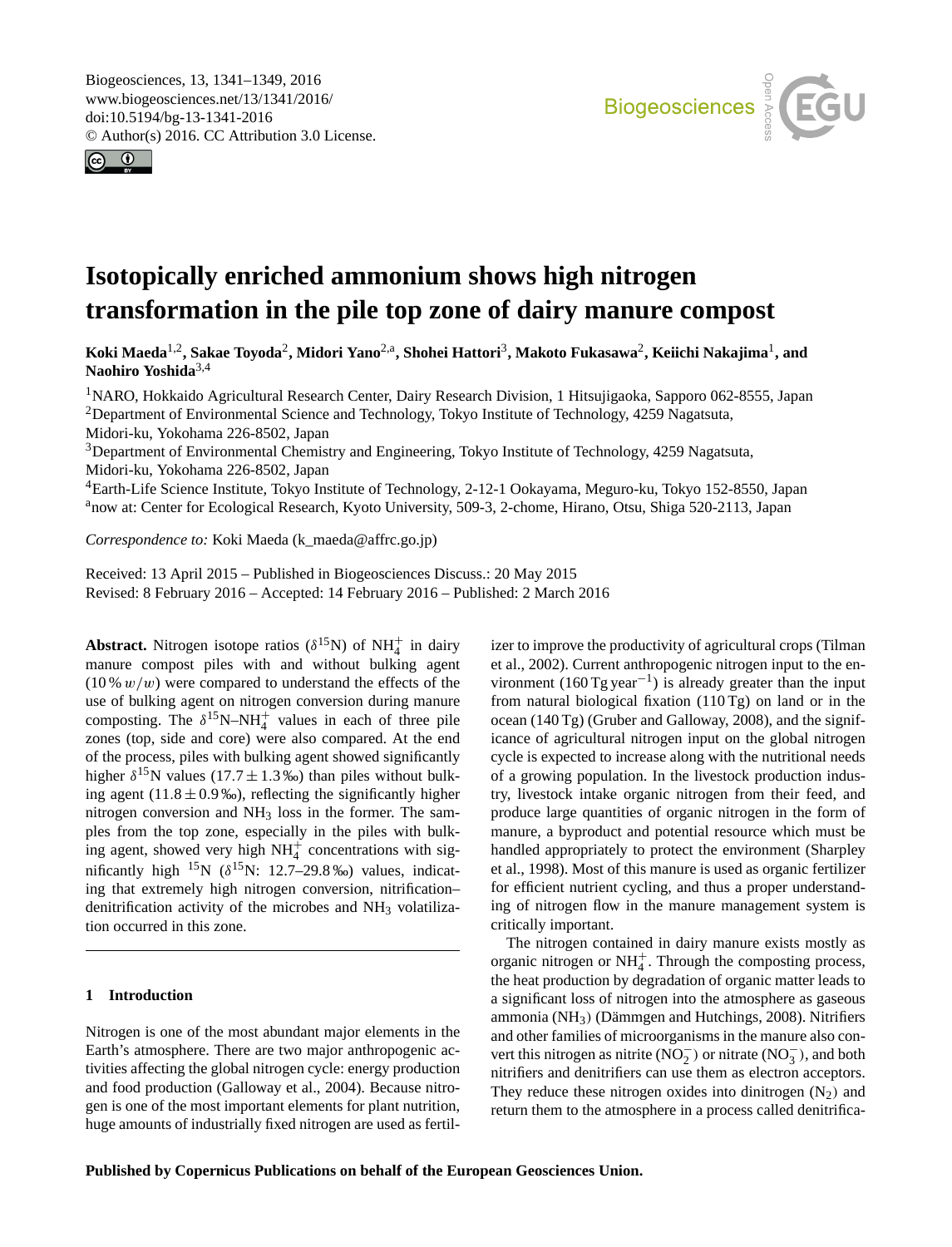tion (Zumft, 1997). Nitrous oxide  $(N_2O)$ , a greenhouse gas, is emitted through the nitrogen conversion in the composting process (Sommer et al., 2009). Because it is known that  $N_2O$ has very strong greenhouse effects (298-fold greater than the greenhouse effects of  $CO<sub>2</sub>$  over a 100-year time horizon; IPCC, 2007), and  $N_2O$  is also known to contribute to ozone layer destruction (Ravishankara et al., 2009), these gas emissions must be mitigated.

With respect to this  $N_2O$  emission, our previous studies clarified that nitrification occurs in the compost surface, and compost turning (mixing by machines) and subsequent denitrification can be major sources of  $N<sub>2</sub>O$  (Maeda et al., 2010b, 2013b). Also, we have shown that the appropriate use of bulking agents can reduce the  $N_2O$  emission significantly (Maeda et al., 2013a). However, the mechanism of this  $N_2O$ mitigation is largely unknown. Because bulking agents are generally used to increase the supply of oxygen to the compost piles (Jolanun and Towprayoon, 2010), it is expected that the increase in oxygen increases nitrification and the subsequent  $N_2O$  production.

To solve this contradiction, we compared the level of  $\delta^{15}$ N-NH<sup>+</sup><sub>4</sub> in these composts, because this parameter can be used to track the level of reaction involving  $NH_4^+$  in the environment (Brooks et al., 1989; Garten Jr., 1992; Yeatman et al., 2001). Because it has already been established that the  $NO<sub>x</sub><sup>-</sup>$  accumulation and the bacterial communities are different in different regions of the pile (Maeda et al., 2010a), we sampled from both the compost side and core independently, and surveyed them into the  $\delta^{15}$ N–NH<sup>+</sup> analysis.

## **2 Materials and methods**

#### **2.1 Composting experiment**

The composting experiment was performed three times at the Hokkaido Agricultural Research Center (Sapporo City, Hokkaido): once from 27 May through 21 July in 2010 (run 1), once from 15 September through 10 November in 2010 (run 2) and once from 19 May through 14 July in 2011 (run 3). The cows were fed orchard grass silage and corn silage, oat hay, alfalfa hay, beet pulp and two types of concentrate mixtures to meet their digestible energy requirements, as recommended by the Japanese Feeding Standard for dairy cattle. Lactating Holstein cow excrement and dried grass (Orchard grass; *Dactylis glomerata*) were used in this study to make the compost.

About 4000 kg of dairy cow excrement and 400 kg of dried grass were mixed to form the treatment pile (pile 1), while the control pile (pile 2) consisted of dairy cow excrement alone. The compost was piled up on a waterproof concrete floor, and turned once every 2 weeks with a front loader and manure spreader. Each pile had a volume of  $7.5 \text{ m}^3$  with pile dimensions of 4 m in diameter and 1.8 m in height at the start of the experiment. The temperatures of the compost piles and the ambient air were measured hourly using a Thermo Recorder RTW-30S (Espec, Japan).

#### **2.2 Chemical analysis of the compost**

Fresh samples (about 1 kg) were taken from each of three zones (the pile top, side, and core) just before each turning. Samples were also taken just after each turning, at the start and the end of the three composting experiments. Details of the sampling are described in Fig. S1 in the Supplement. Samples were homogenized and fresh subsamples were used to measure total solids, volatile solids, inorganic N, pH and electrical conductivity, or stored at −20 °C for total nitrogen determination. Total solids (TS) were measured after drying the samples overnight at  $105\,^{\circ}\text{C}$ , and dried samples were powdered and used for C/ N ratio determination. Volatile solids (VS) were measured after the samples were processed at 600 ◦C for 1 h. Total N was measured using raw samples by the Kjeldahl method. The C/ N ratio was determined using a C / N analyzer (vario MAX CNS; Elementar, Germany).

To measure inorganic N, pH and electrical conductivity, 5 g of fresh compost was placed into a 50 mL polypropylene tube with 40 mL of deionized water, then shaken (200 rpm, 30 min) and centrifuged (3000 g, 20 min). The supernatant was collected and  $NH_4^+$ ,  $NO_2^-$ –N and  $NO_3^-$ –N were measured using ion chromatography (ICS-1600; Dionex, USA); pH and electrical conductivity (EC) were determined with calibrated electrodes (Horiba, Japan).

## **2.3** Determination of  $\delta^{15}$ N–NH<sub>4</sub><sup> $+$ </sup> levels and Rayleigh **plot analysis**

The amount of  $\delta^{15}N-NH_4^+$  in the extracted samples or trapped NH<sup>3</sup> samples was determined by the diffusion method (Holmes et al., 1998).

One-centimeter diameter GF/D filters (Whatman, UK) were cut into four pieces, acidified with  $20 \mu L$  H<sub>3</sub>PO<sub>4</sub> (0.02 mM) and sandwiched between 2.5 cm, diameter 10 mm pore-size Teflon membranes (Millipore, USA). These filter packs were used as an ammonium trap in the samples. Ten milliliters of the NH<sup>+</sup>-N samples (50 µg N) was placed in 15 mL tubes and 0.5 g of NaCl (ashed at  $450^{\circ}$ C for 8 h) was added. Then a single filter pack was added to the 15 mL tube, and 0.03 g MgO (ashed at 450 ◦C for 8 h) was added to convert  $NH_4^+$  in the samples into NH<sub>3</sub>. The 15 mL tubes were incubated at  $40\degree$ C for 2 weeks with stirring at 200 rpm. After incubation, the filter pack was removed from the tubes and dried in a desiccator for 2 days. The dried filter was then recovered and placed in a tin cup. The tin cup containing the filter was then analyzed by an elemental analyzer (EA1110, CE Instruments, Ltd., Wigan, UK) coupled with an isotope ratio mass spectrometer (MAT252; ThermoFisher Scientific KK, Yokohama, Japan) to quantify  $\delta^{15}N-NH_4^+$  in the samples. Calibration was conducted with IAEA-N1 and IAEA-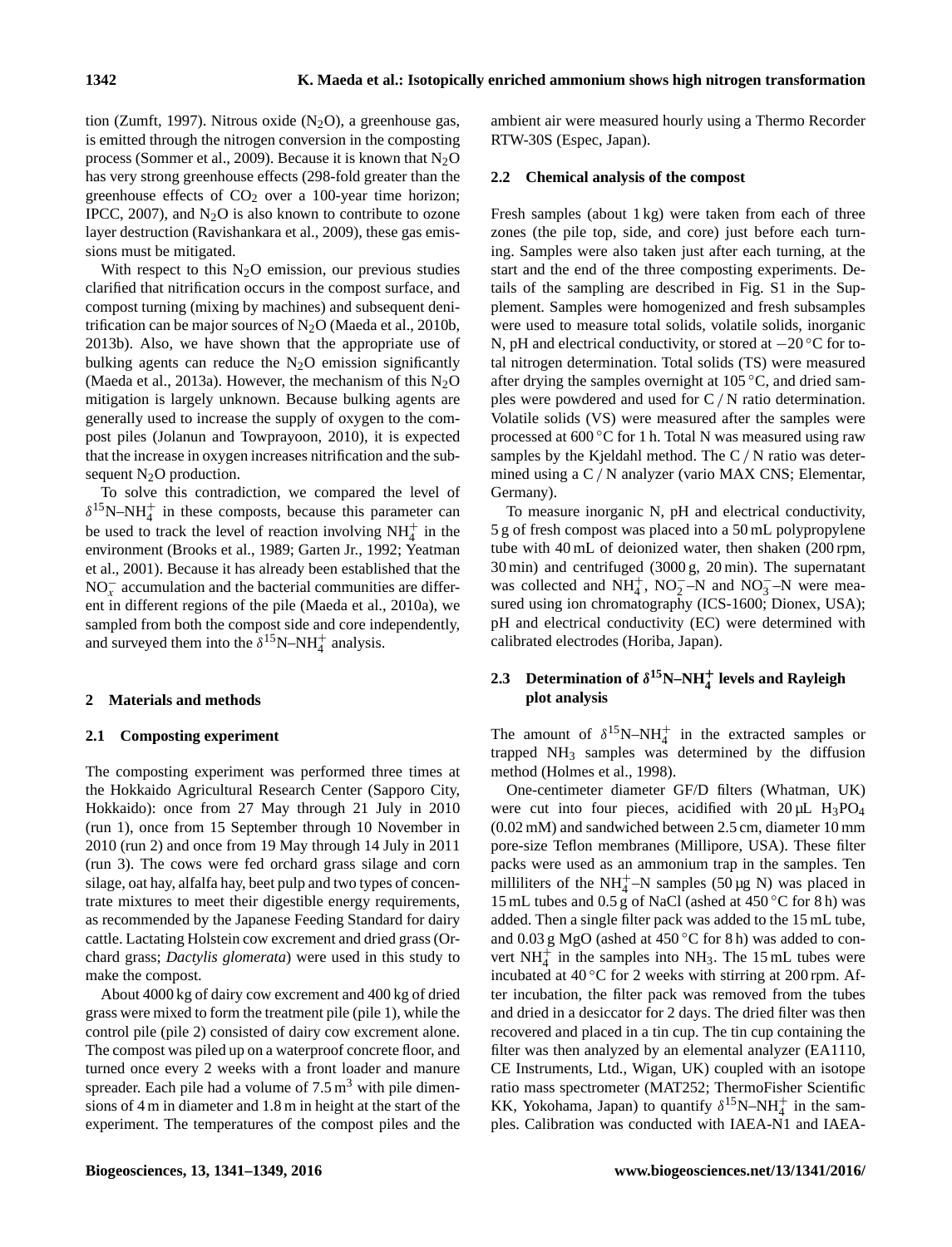N<sub>2</sub> (NH<sub>4</sub>SO<sub>4</sub>), and the precision ( $1\sigma$ ) was better than 0.2 ‰. The  $\delta^{15}$ N of samples was expressed in parts per thousand deviations from the atmospheric  $N_2$  as defined by the following equation:

$$
\delta^{15} \mathcal{N}(\%0) = \left( \left( R_{\text{sample}} / R_{\text{standard}} \right) - 1 \right) \times 1000, \tag{1}
$$

where  $R_{sample}$  and  $R_{standard}$  are the <sup>15</sup>N /<sup>14</sup>N ratios of samples and the atmospheric  $N_2$ , respectively. Isotopic fractionation factor  $\alpha$  was expressed as

$$
\alpha = \frac{R_{\rm B}}{R_{\rm A}},\tag{2}
$$

where  $R_A$  and  $R_B$  are the isotopic ratio of phase A and B, respectively.

Isotopic fractionation can also be described by the enrichment factor  $\varepsilon$ , which describes the enrichment of the product relative to that of the substrate, and which is also expressed in per mill (‰).

$$
\varepsilon = (\alpha - 1) \times 1000\tag{3}
$$

The evolution of the isotopic composition is described by a Rayleigh equation with a fractionation factor as follows for  $^{15}N$ :

$$
R/R_0 = \frac{(1+10^{-3}\delta^{15}N)}{(1+10^{-3}\delta^{15}N_0)} = \left(\frac{[NH_4^+]}{[NH_4^+]_0}\right)^{\alpha-1},\tag{4}
$$

where  $R$  and  $R_0$  are the isotope ratio of samples just before the turning and of the samples just after the previous turning, respectively. Since the piles were homogenized at each turning event, the amount of ammonium in a sample just after the previous turning event was taken as the "initial ammonium".  $\delta^{15}$ N and  $\delta^{15}$ N<sub>0</sub> are the respective  $\delta$  values for the each NH<sub>4</sub><sup>+</sup>.  $[NH_4^+]_0$  and  $[NH_4^+]$  are the ammonium concentration of the samples just after the previous turning event and the samples just before the subsequent turning event, respectively. Using the approximation of ln(1+x)  $\cong$  x with  $x \ll 1$ , the relationship between the difference of  $\delta^{15}$ N values between pile turnings and the reaction rate of the substrate was obtained from Eqs. (3) and (4) as follows:

$$
\delta^{15} \mathbf{N} - \delta^{15} \mathbf{N}_0 = \varepsilon \ln(1 - f),\tag{5}
$$

where  $f$  is the amount of reacted ammonium between the turning events, defined as  $f = \left(1 - \frac{N H_4^+}{N H_4^+}\right)$  $\overline{\left[\text{NH}_4^+\right]_0}$ .

### **2.4 Keeling plot analysis**

The basis of the Keeling plot method is conservation of mass. The ammonium concentration of each location of the pile before the pile turnings can be expressed as

$$
c_{\rm b} = c_{\rm a} + c_{\rm s} - c_{\rm v},\tag{6}
$$

where  $c_{\rm b}$ ,  $c_{\rm a}$ ,  $c_{\rm s}$ , and  $c_{\rm v}$  are the ammonium concentration measured in each location of the pile just before the turning, the ammonium concentration just after the previous pile turning, the additional concentration component produced by the source, and decrease in ammonium concentration caused by volatilization of NH3, respectively. Given conservation of mass, we have

$$
\delta^{15} \mathcal{N}_b c_b = \delta^{15} \mathcal{N}_a c_a + \delta^{15} \mathcal{N}_s c_s - \delta^{15} \mathcal{N}_v c_v,\tag{7}
$$

where  $\delta^{15}$ N represents the nitrogen isotope ratio of the ammonium in each sample or lost ammonium. Here we assume that  $c_v$  is proportional to  $c_b$  and that the difference between  $\delta^{15}N_v$  and  $\delta^{15}N_b$  is constant,

$$
c_{\rm v} = k c_{\rm b} \tag{8}
$$

$$
\delta^{15} \mathbf{N}_v = \delta^{15} \mathbf{N}_b + \varepsilon_v. \tag{9}
$$

Then, Eqs. (6) and (7) are simplified as follows:

$$
(1+k)c_b = c_a + c_s,
$$
\n(10)

$$
\{\delta^{15}N_b + k(\delta^{15}N_b + \varepsilon_v)\}c_b = \delta^{15}N_a c_a + \delta^{15}N_s c_s. \tag{11}
$$

By combining Eqs. (10) and (11), we arrive at

$$
\delta^{15} N_b = c_a (\delta^{15} N_a - \delta^{15} N_s) / (1 + k) \cdot (1/c_b) + \delta^{15} N_s - k \varepsilon_v / (1 + k).
$$
 (12)

Thus,  $\delta^{15}N_b$  and  $1/c_b$  have a linear relationship if a single source of ammonium (s) is added to preexisting ammonium (a) under the assumption described above.

#### **2.5 Statistical analysis**

The chemical component data were analyzed by ANOVA using the general linear model procedure described by SAS (SAS Institute, 2001). Tukey's multiple range comparison tests were used to separate the means. A value of  $P < 0.05$ was considered statistically significant.

#### **3 Results**

#### **3.1 Composting experiments**

The temperature of the piles with bulking agent  $(10\% w/w)$ exceeded  $60^{\circ}$ C throughout the entire experiment (Fig. S1), while the piles without bulking agent showed significantly lower temperature (below  $50^{\circ}$ C). The initial weight was  $4543 \pm 137$  kg in the piles with bulking agent and  $4136 \pm 137$ 124 kg in those without bulking agent, and the final turning these values dropped significantly to  $1413 \pm 99$  and  $1960 \pm 291$  kg, respectively (Table 1). The total solids of the piles with and without bulking agent after the composting process were  $43.8 \pm 11.3$  and  $23.5 \pm 1.8$ %, respectively. The  $C/N$  ratios of the piles with and without bulking agent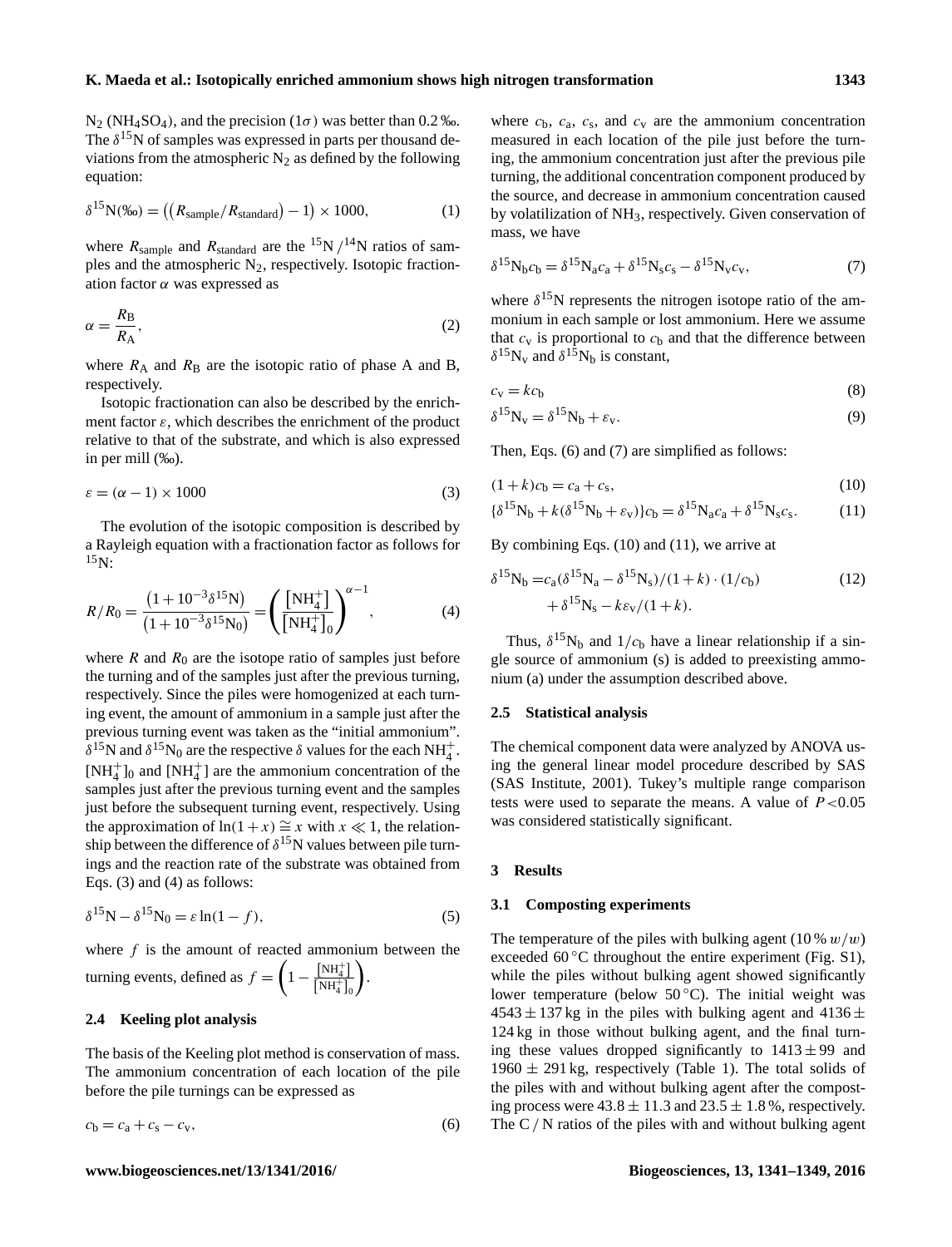**Table 1.** Chemical components of compost samples.

| Time | B.A.   | Run | Weight<br>(kg) | <b>TS</b><br>(% ) |       | <b>VS</b><br>(%TS) |       | EC<br>$(mS \, cm^{-1})$ |       | pH  |                | $NO2-N$<br>$(mg kg-1 TS)$ |       | $NO2 - N$<br>$(mg kg^{-1} TS)$ |        | $NH+-N$<br>T(S)<br>(mg kg <sup>-</sup> |         | TKN<br>$(g N kg^{-1} TS)$ |       | C/N  |       |
|------|--------|-----|----------------|-------------------|-------|--------------------|-------|-------------------------|-------|-----|----------------|---------------------------|-------|--------------------------------|--------|----------------------------------------|---------|---------------------------|-------|------|-------|
|      |        |     | 4280           | 20.5              | (0.2) | 84.7               | (0.3) | 2.6                     | 0.0   | 8.4 | (0.1)          | 0.0                       | 0.0   | 68.9                           | (1.8)  | 4646.3                                 | (164.7) | 27.6                      | (0.3) | 24.2 | (0.2) |
|      | -      |     | 4060           | 22.7              | (0.6) | 82.3               | (1.1) | 3.1                     | 0.0   | 8.8 | (0.1)          | 0.0                       | 0.0   | 0.0                            | 0.0    | 3497.5                                 | (51.0)  | 24.2                      | (0.6) | 22.2 | (0.2) |
|      | -      |     | 4070           | 17.8              | (0.4) | 82.1               | (0.4) | 2.7                     | (0.1) | 8.0 | 0.0            | 0.0                       | 0.0   | 0.0                            | 0.0    | 7347.8                                 | (7.6)   | 26.2                      | (0.4) | 22.0 | (0.4) |
|      | $+$    |     | 4700           | 28.3              | (0.1) | 87.0               | (0.3) | 2.9                     | 0.0   | 8.3 | (0.1)          | 0.0                       | 0.0   | 40.1                           | (0.9)  | 2929.3                                 | (34.0)  | 20.8                      | (1.0) | 23.0 | (0.1) |
|      | $+$    |     | 4480           | 31.2              | (0.7) | 87.1               | (0.8) | 3.2                     | 0.0   | 8.8 | 0.0            | 0.0                       | 0.0   | 0.0                            | 0.0    | 2288.0                                 | (10.4)  | 21.6                      | (0.7) | 27.5 | (1.7) |
|      | $^{+}$ | 3   | 4450           | 22.6              | (0.3) | 86.5               | (0.6) | 3.0                     | 0.0   | 7.7 | 0.0            | 0.0                       | 0.0   | 0.0                            | 0.0    | 5840.3                                 | (126.1) | 20.4                      | (0.4) | 21.0 | (0.3) |
|      | -      |     | 1710           | 24.8              | (0.6) | 70.0               | (2.9) | 2.5                     | 0.0   | 9.3 | 0.0            | 0.0                       | 0.0   | 0.0                            | 0.0    | 1353.1                                 | (75.1)  | 32.3                      | (1.7) | 13.0 | (0.1) |
|      | -      |     | 2280           | 24.3              | (0.2) | 75.1               | (0.4) | 2.6                     | (0.1) | 9.5 | (0.1)          | 61.2                      | (8.6) | 0.0                            | 0.0    | 451.1                                  | (0.6)   | 26.7                      | (0.6) | 16.3 | 0.0   |
|      | -      |     | 1890           | 21.4              | (0.4) | 77.2               | (0.5) | 3.0                     | 0.0   | 9.2 | (0.1)          | 0.0                       | 0.0   | 0.0                            | 0.0    | 3817.1                                 | (177.4) | 28.9                      | (1.1) | 17.5 | (0.2) |
|      | $+$    |     | 1190           | 52.7              | (0.9) | 69.1               | (0.6) | 5.0                     | (0.1) | 9.5 | 0 <sub>c</sub> | 44.3                      | (1.6) | 52.6                           | (0.2)  | 460.9                                  | (3.3)   | 30.0                      | 0.0   | 12.0 | (0.1) |
|      | $^{+}$ |     | 1480           | 47.6              | (0.4) | 73.7               | (0.9) | 4.3                     | 0.0   | 9.0 | 0.0            | 57.4                      | (7.5) | 60.4                           | (2.5)  | 375.5                                  | (21.7)  | 29.1                      | (0.1) | 13.6 | (0.2) |
|      | $^+$   |     | 1570           | 31.1              | (1.0) | 71.9               | (1.6) | 4.9                     | (0.1) | 9.5 | (0.1)          | 53.9                      | (6.7) | 49.5                           | (12.1) | 1809.8                                 | (97.8)  | 29.2                      | (0.2) | 12.7 | 0.0   |

B.A.: bulking agent; 1: mitial; F: final; TS: total solids; VS: volatile solids; EC: electrical conductivity; NO<sub>2</sub> -N: nitrite-nitrogen; NO<sub>3</sub> -N: nitrate-nitrogen; NH<sub>4</sub> -N: ammonium-nitrogen; TKN: total Kjeldahl nitrog -nitrogen ratio. The values represent the average (standard deviation).



**Figure 1.** NO<sub>2</sub><sup> $-$ </sup> (white), NO<sub>3</sub><sup> $-$ </sup> (grey) and NH<sup>+</sup><sub>4</sub><sup> $-$ </sup>N (black) content of the compost samples from each location (top, side and core) of the pile and the sample just after the turnings (mixed). These contents were determined every 2 weeks, just before/after the turning events. **(a)**– **(c)** indicate the pile 1 of the compost runs 1–3, and **(d)**–**(f)** indicate the pile 2 of the compost runs 1–3, respectively. The error bars indicate the standard deviation  $(n = 3)$ .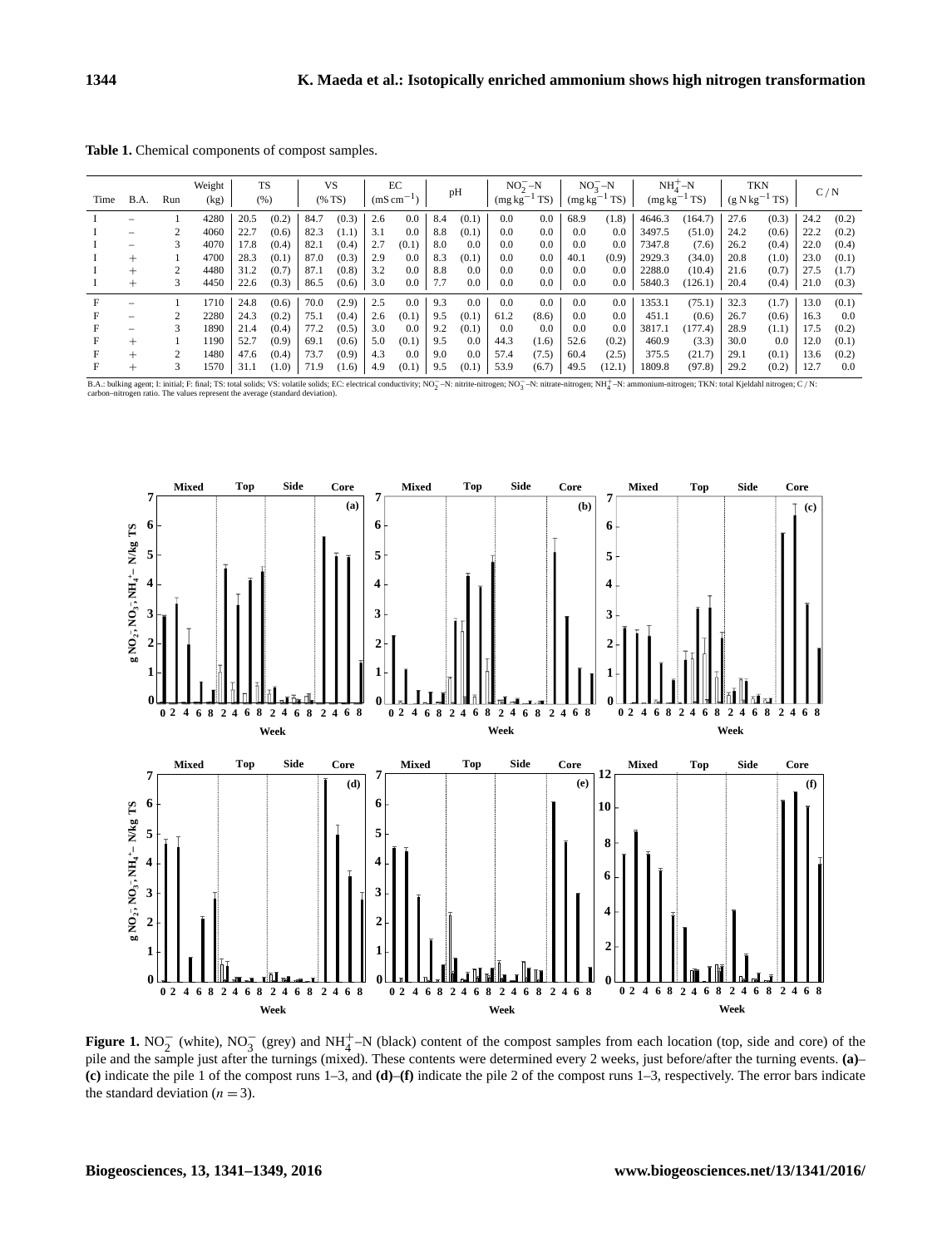

**Figure 2.**  $\delta^{15}$ N of NH<sup>+</sup> of the mixed samples just after the turning events. The black bars indicate the compost with bulking agent (10 % w/w) and the white bars indicate the compost without bulking agent. **(a)**–**(c)** indicate the compost runs 1–3. The error bars indicate the standard deviation  $(n = 2)$ .



**Figure 3.**  $\delta^{15}$ N of NH<sup>+</sup> $\sim$ N of the samples from each compost location (pile top, side and core). The values were expressed as the difference from the mixed samples just after the turning events. The black bars indicate the compost with bulking agent (10 %  $w/w$ ), and the white bars indicate the compost without bulking agent.  $(a)$ – $(c)$  indicate the compost runs 1–3. The error bars indicate the standard deviation ( $n = 3$ ).

dropped significantly from  $23.8 \pm 3.3$  to  $12.8 \pm 0.8$  and from  $22.8 \pm 1.2$  to  $15.6 \pm 2.6$ , respectively. These parameters all indicate that the organic matter degradation rate was much higher in the piles with bulking agent.

Pile top samples (2.8–7.4 mg N  $g^{-1}$  TS; pile 1) and core samples  $(1.0-14.6 \text{ mg N g}^{-1} \text{ TS}; \text{ pile 1})$  contained higher ammonium concentrations than the pile side samples (0.1– 1.8 mg N g<sup>-1</sup> TS; pile 1) (Fig. 1a-c). High NO<sub>2</sub><sup>-</sup> accumulation was also observed in the pile top samples (0.03– 3.8 mg N  $g^{-1}$  TS; pile 1), but not in the pile core samples.  $NO<sub>3</sub><sup>-</sup>$  was also detected in the pile top and side samples, but the concentrations were low (0–0.29 mg N  $g^{-1}$  TS; pile 1). Although similar trends were observed for pile 2 (Fig. 1d–f), the amount of  $NH_4^+$  in the top region of pile 2 was generally lower (0.15–2.2 mg N  $g^{-1}$  TS) than that in pile 1. Accumulations of NO<sub>2</sub> (0.08–2.2 mg N g<sup>-1</sup> TS) and NO<sub>3</sub> (0.02–  $0.7$  mg N g<sup>-1</sup> TS) were also detected in both the top and side samples of pile 2.

## **3.2**  $\delta^{15}$ N of NH<sup> $+$ </sup><sub>4</sub> in mixed samples

 $\delta^{15}$ N–NH<sup>+</sup> values of the mixed samples just after the pile turning events are shown in Fig. 2. All compost runs showed

a similar tendency. The initial  $\delta^{15}$ N-NH<sup>+</sup> values were 5.8 ± 2.5 and  $7.4 \pm 3.8$ % for the piles with and without bulking agent, respectively. These values dropped slightly between weeks 0 and 2, to  $4.4 \pm 2.8$  and  $6.1 \pm 2.3$ % for piles with and without bulking agent in all runs, although these changes were not statistically significant. After week 4, these values increased significantly, and at the end of the experiments they reached  $17.7 \pm 1.3$  and  $11.8 \pm 0.9$ % for the piles with and without bulking agent, respectively. Also, the piles with bulking agent showed higher values than the piles without bulking agent, and this difference was statistically significant.

 $\delta^{15}$ N-NH<sup>+</sup> values were also determined for the pile top, side and core samples, and are shown in Fig. 3. The data were expressed as the difference from the mixed samples taken after the pile homogenization. The values for the pile top samples (9.6–22.5 ‰) were higher than those for the side samples (9.2–11.3 ‰) in both the piles with and without bulking agent. The core samples showed low  $\delta^{15}$ N–NH<sup>+</sup> values in week 2 (1.7 $\pm$ 1.0 and 4.7 $\pm$ 2.0 ‰ for the piles with and without bulking agent, respectively), reflecting the newly formed "light"  $NH_4^+$ –N, which was supplied by the degradation of organic N in the manure. On the other hand, the heaviest  $NH_4^+$  (25.4  $\pm$  6.8 ‰) was also observed in the pile core sam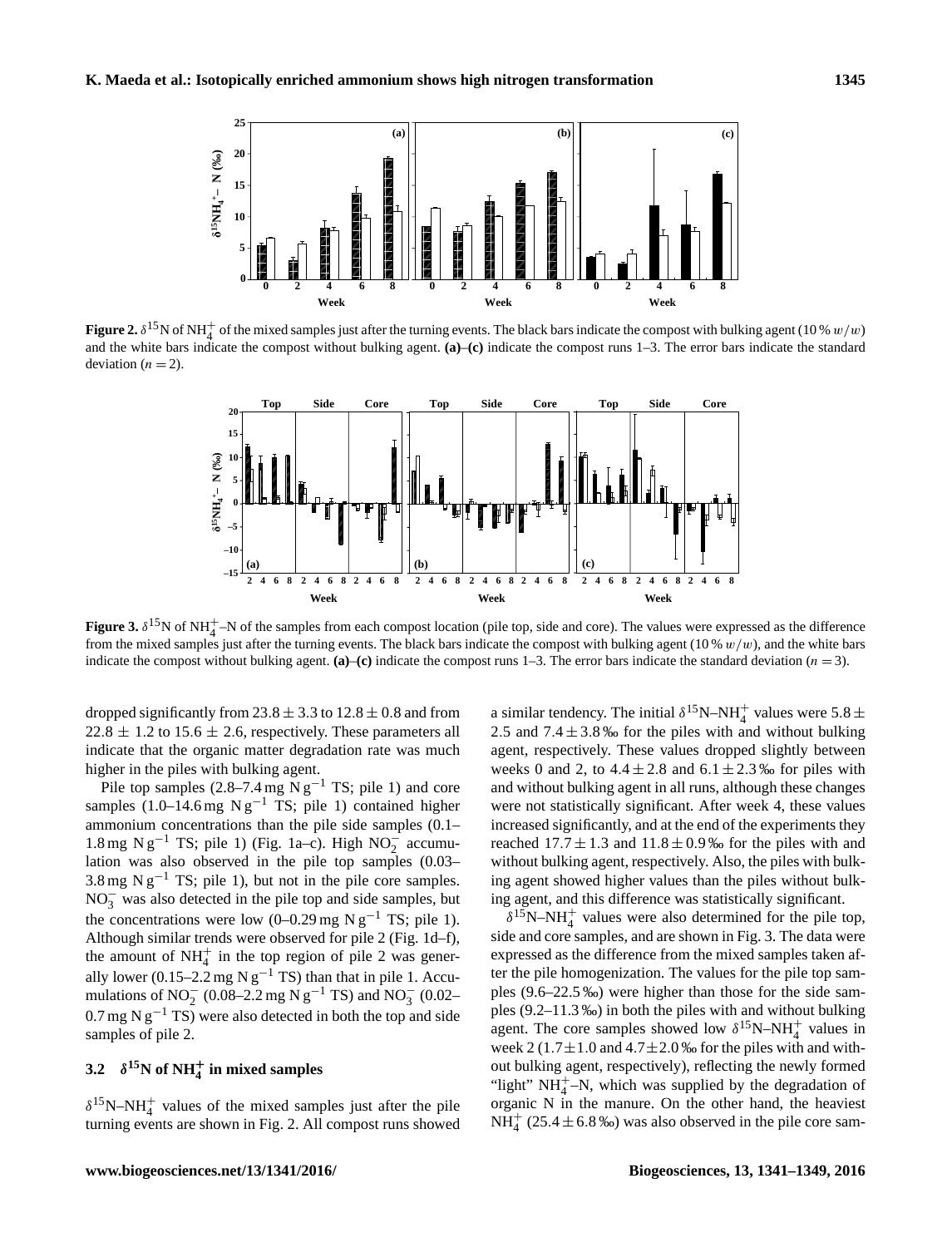ples at the end of the experimental period. This phenomenon was observed only from the piles with bulking agent.

## **4 Discussion**

The stable isotope  $\delta^{15}$ N value of NH<sup>+</sup> in dairy manure compost with and without bulking agent was studied to clarify the mechanism of the significant  $N_2O$  mitigation achieved using a bulking agent. A decrease in the  $\delta^{15}$ N value of NH<sup>+</sup><sub>4</sub> in the first 2 weeks of composting was observed in both piles, although this result was not observed in the previous study (Kim et al., 2008). The discrepancy can be attributed to the supply, in the present experiments, of newly formed "light"  $NH_4^+$  by the ammonification of organic N, which has a low value ( $\alpha = \sim 1000$ ) of isotopic fractionation (Högberg, 1997). The weight decrease in the piles with bulking agent  $(4543 \pm 137 - 1413 \pm 99 \text{ kg})$  was greater than that in the piles without bulking agent  $(4136 \pm 124 - 1960 \pm 291 \text{ kg})$ , indicating that a relatively large amount of "light"  $NH_4^+$  was supplied to the piles with bulking agent. The  $\delta^{15}$ N value of NH $_4^+$ at the end of the experiments was significantly higher in the piles with bulking agent ( $17.7 \pm 1.3$  ‰) than in those without bulking agent (11.8  $\pm$  0.9 ‰) (Fig. 2), indicating that the nitrogen transformation rate after the supply of newly formed ammonium was much higher in the piles with bulking agent.

In a previous work, we demonstrated that the use of bulking agent clearly reduced the greenhouse gas  $N<sub>2</sub>O$  emission (up to 62.8 %) when using the exact same scale and methods of dairy manure composting as used in the present study (Maeda et al., 2013a). Runs 2 and 3 in the previous work were identical to runs 1 and 2 in this study. However, the present study did not provide a detailed explanation for this result. Our initial hypothesis – that the use of bulking agent reduced nitrogen transformation by nitrification– denitrification process, leading to lower  $N_2O$  emission – was not supported by the present data. One possible explanation for the difference in the mitigation of  $N_2O$  emission is the difference of temperature between the treatments, since it is known that the optimum temperature for the nitrifiers in the manure is around 35–40<sup>°</sup>C, and much lower nitrification activity can be observed above 50◦C (Willers et al., 1998). The optimum temperature for denitrification and  $N_2O$  production can be higher than these values (Benoit et al., 2015), but denitrification requires the presence of  $NO_2^-$  or  $NO_3^-$  for electron acceptors. The use of a bulking agent enabled oxygen supply into the pile, which could have enhanced the oxidation of ammonium (nitrification), but the high temperature inside the piles ( $> 60^{\circ}$ C) inhibited nitrification activity. Piles without a bulking agent showed lower temperature  $(30-40\degree C)$ , which could have enhanced the nitrification, denitrification and  $N<sub>2</sub>O$  emission in the piles without bulking agent. However, the higher nitrogen transformation achieved by other nitrogen transformations, such as  $NH<sub>3</sub>$  volatilization, assimilation and re-degradation of the bacterial cells, could have

contributed to the higher  $\delta^{15}N$  value of NH<sub>4</sub><sup>+</sup> observed in the piles with bulking agent.

Because significantly different concentrations for not only  $NH_4^+$  but also  $NO_2^-$  and  $NO_3^-$  were observed every 2 weeks (Fig. 1), it was suggested that the reactions proceeded in a different manner in each of the pile regions studied. To examine this possibility, we collected samples from each location (pile top, side and core) and confirmed that the  $\mathrm{NH}_4^+$  concentration was clearly higher in the top region of the samples just before the first turning event than in the more homogenous samples after the last turning event (Fig. 1). This result might be attributable to the high temperature of pile core, especially in the piles with bulking agent ( $> 60^{\circ}$ C). The high temperature causes an internal convective airflow even if the piles are not aerated (Barrington et al., 2003; Lynch and Cherry, 1996; Yu et al., 2005), and this air flow can cause the transportation of  $NH_3-N$  from the specific zone where significant ammonification of organic N occurs.  $\delta^{15}NH_4^+$  levels were also determined for these samples, and we found that the <sup>15</sup>N value of  $NH<sub>4</sub><sup>+</sup>$  was significantly enriched in the top pile samples (Fig. 3). This finding indicated that the reaction rate was very high in the top pile zone, where significantly high  $NH_4^+$ and NO<sub>2</sub> concentrations were observed. The high NH<sup>+</sup><sub>4</sub> concentrations in the pile top could only be explained by the transport from the pile core, as stated above, but the  $NH_4^+$ in the pile core generally showed depleted  $\delta^{15}NH_4^+$  (Fig. 3). We therefore performed a Keeling plot analysis to explain the phenomenon (Fig. 4a). If there were a single "heavy"  ${}^{15}NH_4^+$  source, we would expect to see a significant regression line between the  ${}^{15}NH_4^+$  values and inverse ammonium concentration. However, we did not see such a line, indicating that the nitrogen transformation and isotope fractionation occurred independently in each location. In turn, this means that the nitrogen transformation rate was extremely high in the pile top samples, which showed high  $NH<sub>4</sub><sup>+</sup>$  concentration with highly enriched  $\delta^{15}$ N values. We can think of two possible explanations for the highly enriched  $\delta^{15}NH_4^+$ . One is that the enrichment was due to extremely high nitrification– denitrification activity in these samples, and the other is that it was due to high loss of nitrogen in the gaseous NH<sup>3</sup> state.

Previously Casciotti et al. (2003) reported that biological ammonium oxidation by beta-proteobacterial ammonium oxidizing bacteria (AOB; four *Nitrosomonas* and one *Nitrosospira* species) has an isotopic effect that ranges from 14.2–38.2 ‰. Another family of ammonium oxidizers, ammonium oxidizing archaea (AOA), also show isotopic fractionation during their activity, and this fractionation ranges from 13–41 ‰ (Santoro and Casciotti, 2011). Because the pH and availability of ammonia is one of the critical drivers partitioning these two ammonium oxidizers (Hatzenpichler, 2012), and manure compost shows high pH values and contains very high  $NH<sub>4</sub><sup>+</sup>$  concentration in general, AOB, rather than AOA, seems to be the main oxidizer in the compost (Yamamoto et al., 2012). Because significant amounts of the bac-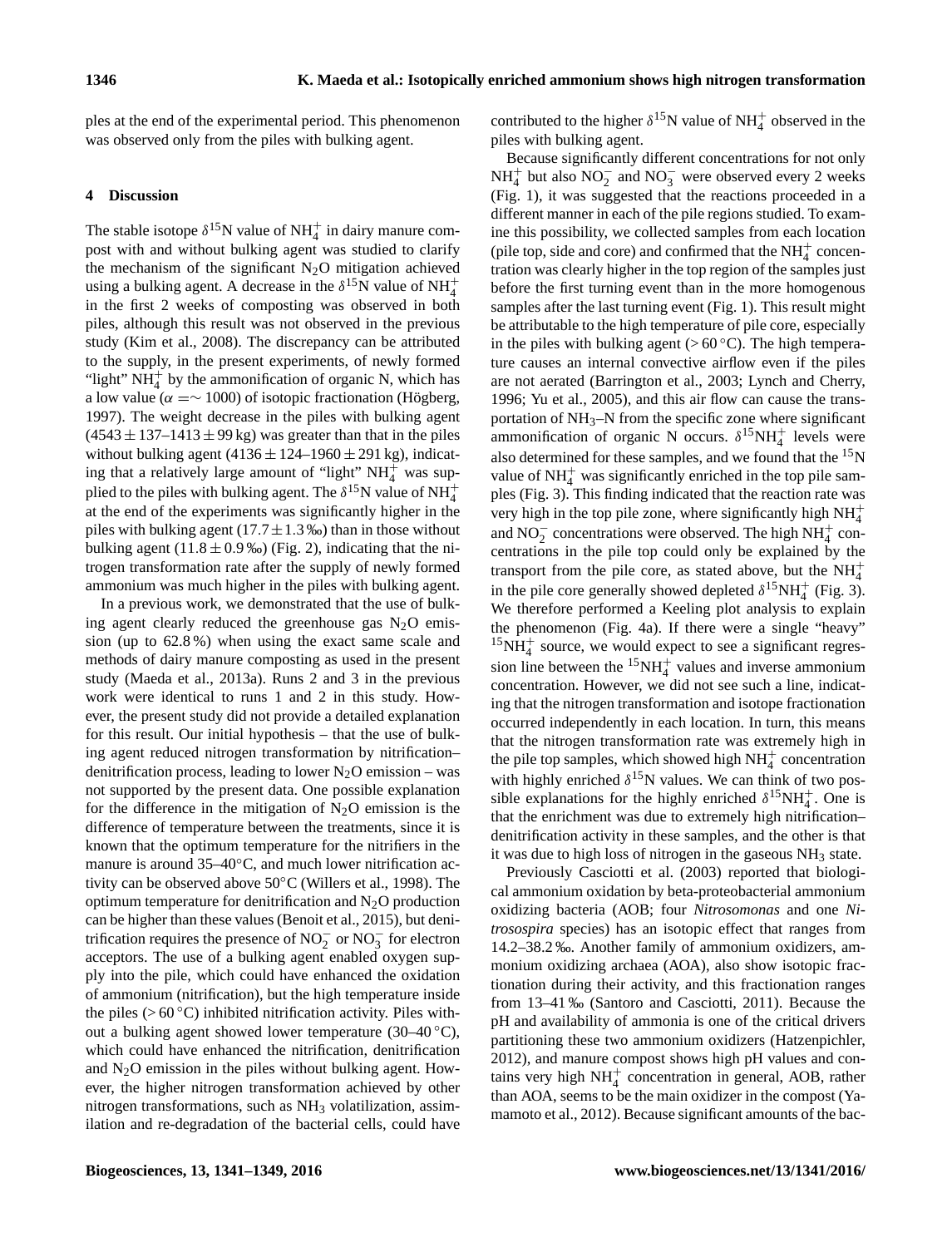

**Figure 4.** Keeling plot (a) and Rayleigh plot (b) of the  $\delta^{15}NH_4^+$ –N. The error bars indicate the standard deviation (n = 2). Black symbols indicate the compost with bulking agent  $(10\% w/w)$  and white symbols indicate the compost without bulking agents. The gray zone indicate the area which can be explained by ammonium oxidation by AOB (ammonia oxidizing bacteria; 14.2–38.2 ‰) or AOA (ammonium oxidizing archaea; 13–41 ‰).

terial *amoA* gene, which is required for ammonium oxidation by AOB, have been detected in both the pile top and side, but not in the pile core (Maeda et al., 2010b), the contribution of this gene is a possible explanation for the "heavy"  $15NH_4^+$ , especially in pile top samples. Therefore we performed a Rayleigh plot analysis on our  ${}^{15}NH_4^+$  data and tried to explain these enriched values with nitrification by the microbes (Fig. 4b). However, only some plots were included in the area attributable to nitrification, and thus nitrification alone could not be the driving factor for these "heavy"  $15NH_4^+$ –N.

The isotope fractionation for NH3 volatilization and nitrification are similar, 1.029 and 1.015–1.035 (Högberg, 1997), In addition, it has been clearly established that high NH<sub>3</sub> volatilization contributes to the enriched  $\delta^{15}NH_4^+$  during cattle manure storage (Lee et al., 2011). Another study reported that  $NH<sub>4</sub><sup>+</sup>$  can easily exist in a gaseous state at high pH environment, and the temperature can also influence the fractionation (Li et al., 2012). The  $\delta^{15}N$  values of volatilized NH<sup>3</sup> from compost piles on the same scale were very low  $(-17.9 \text{ to } -13.5 \text{ %},$  unpublished data), and thus it would seem that NH<sub>3</sub> volatilization would likely have contributed to these "heavy"  $NH_4^+$  in the pile top, at least in part.

On the other hand, the significant increase in  $\delta^{15}NH_4^+$ in the latter stage of the process cannot be explained by NH<sup>3</sup> volatilization, because most of this occurs during their initial stage of the process, as we showed previously (Maeda et al., 2013a). Although the relative contributions of NH<sub>3</sub> volatilization and nitrification–denitrification to these  $\delta^{15}NH_4^+$  increases are not clear, it is well known that nitrification occurs mainly during the latter stage of the process (Sanchez-Monedero et al., 2001), and the nitrification seems to contribute this increase significantly. Interestingly, highly enriched  $\delta^{15}NH_4^+$  could be observed from the pile core zone



**Figure 5.** Summary of the events between the pile turnings.

at the end of the experiment in runs 1 and 2. This phenomenon cannot be explained by NH<sub>3</sub> volatilization because of its location in the piles, and thus it could be achieved solely by the nitrification–denitrification process. It is well known that high nitrification can occur in the latter stage of the composting process (Bernal et al., 2009; Parkinson et al., 2004), and the *amoA* gene could be detected from the compost core even in the latter stage of the composting process; therefore, high nitrogen conversion by microbes seems likely to have occurred in the compost core, and this could contribute to the sharp increase of the  $\delta^{15}NH_4^+$  of the mixed samples.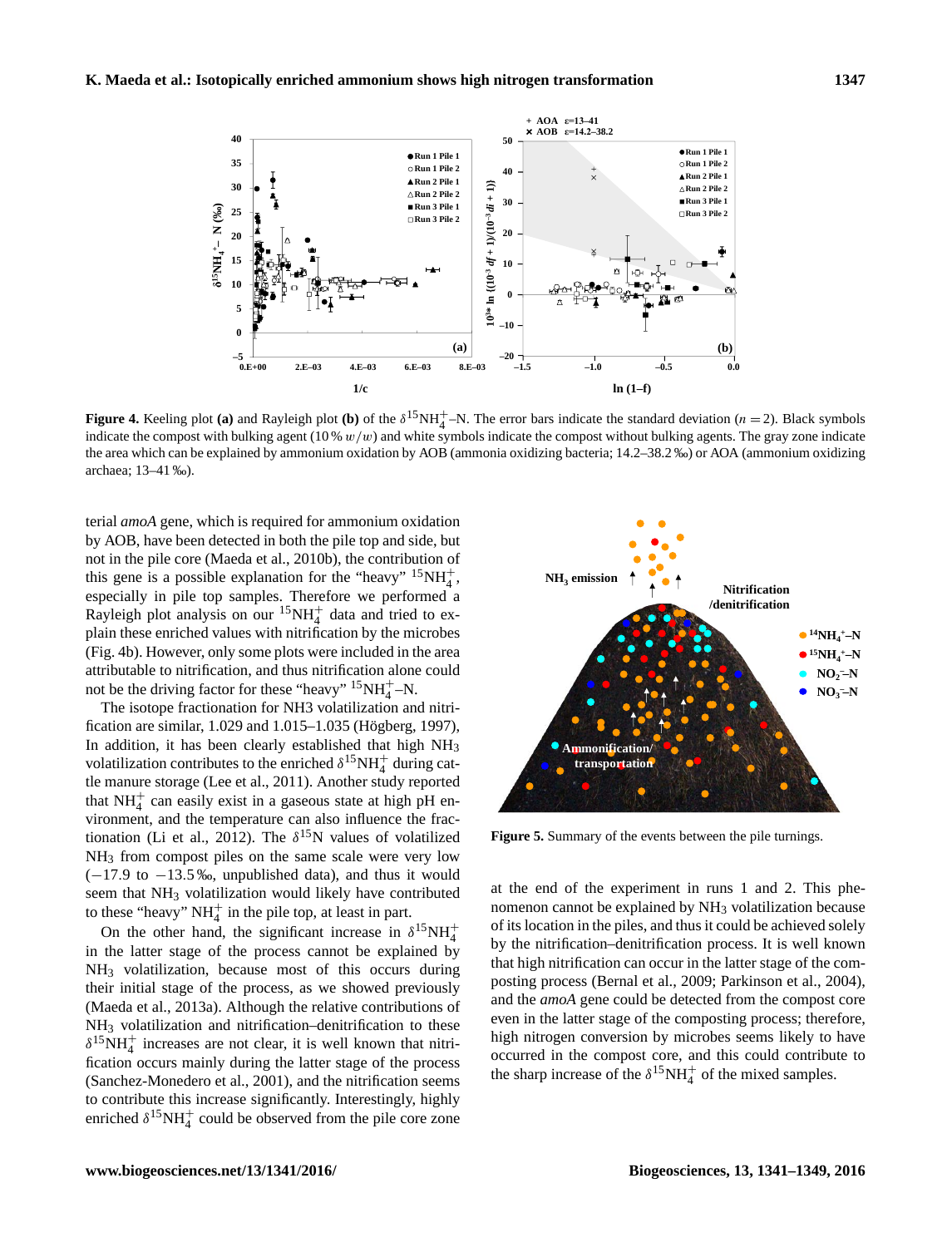## **5 Conclusions**

The  $\delta^{15}NH_4^+$  measurement of the samples collected from each location of the pile suggested an explanation for what occurred between the turnings. A plausible sequence of events between the pile turnings (Fig. 5) is as follows:

- i. Ammonification of organic N supplies a large amount of "light" ammonium in the compost core, where high organic matter degradation activity can be achieved.
- ii. This "light" ammonium is transported to the pile top zone by the upstream airflow generated by heat in the compost core zone.
- iii. Significant nitrification, denitrification and NH<sup>3</sup> volatilization occur in the pile top zone, leading to highly enriched  $\delta^{15}NH_4^+$  in this zone, but these phenomena probably do not occur at significant levels in the pile side zone.
- iv. The nitrification rate exceeds the denitrification rate, leading to accumulation of  $NO_2^-$  in the pile top and side, which in turn contributes to significant denitrification and  $N<sub>2</sub>O$  emission just after the turning events.

On the other hand, the  $\delta^{15}NH_4^+$  measurement of piles with and without bulking agent did not explain why  $N_2O$  emission could be mitigated by the use of bulking agent, and thus further studies are needed.

## **The Supplement related to this article is available online at [doi:10.5194/bg-13-1341-2016-supplement.](http://dx.doi.org/10.5194/bg-13-1341-2016-supplement)**

*Author contributions.* K. Maeda and S. Toyoda designed the experiments. K. Maeda, M. Yano and M. Fukasawa carried out the experiments. K. Maeda, S. Toyoda and S. Hattori analyzed the results. K. Maeda, K. Nakajima and N. Yoshida wrote the paper.

*Acknowledgements.* We would like to thank Atsuko Kobayashi and Kazuha Azumaya for providing the laboratory-based technical assistance. This work was supported by a grant for the "Development of Mitigation and Adaptation Techniques to Global Warming in the Sectors of Agriculture, Forestry, and Fisheries" from the Ministry of Agriculture, Forestry and Fisheries (MAFF), Japan. This work was also supported by a Grant-in-Aid for Young Scientists (B) to K. Maeda and a grant from the Global Environment Research Fund (B-094) of the Ministry of the Environment, Japan to N. Yoshida.

Edited by: X. Wang

## **References**

- Barrington, S., Choinière, D., Trigui, M., and Knight, W.: Compost convective airflow under passive aeration, Bioresource Technol., 86, 259–266, 2003.
- Benoit, M., Garnier, J., and Billen, G.: Temperature dependence of nitrous oxide production of a luvisolic soil in batch experiments, Proc. Biochem., 50, 79–85, 2015.
- Bernal, M., Alburquerque, J., and Moral, R.: Composting of animal manures and chemical criteria for compost maturity assessment: A review, Bioresource Technol., 100, 5444–5453, 2009.
- Brooks, P., Stark, J. M., McInteer, B., and Preston, T.: Diffusion method to prepare soil extracts for automated nitrogen-15 analysis, Soil Sci. Soc. Am. J., 53, 1707–1711, 1989.
- Casciotti, K., Sigman, D., and Ward, B.: Linking diversity and stable isotope fractionation in ammonia-oxidizing bacteria, Geomicrobiol. J., 20, 335–353, 2003.
- Dämmgen, U. and Hutchings, N. J.: Emissions of gaseous nitrogen species from manure management: a new approach, Environ. Pollut., 154, 488–497, 2008.
- Galloway, J. N., Dentener, F. J., Capone, D. G., Boyer, E. W., Howarth, R. W., Seitzinger, S. P., Asner, G. P., Cleveland, C. C., Green, P. A., and Holland, E. A.: Nitrogen cycles: past, present, and future, Biogeochemistry, 70, 153–226, 2004.
- Garten Jr., C. T.: Nitrogen isotope composition of ammonium and nitrate in bulk precipitation and forest throughfall, Int. J. Environ. An. Ch., 47, 33–45, 1992.
- Gruber, N. and Galloway, J. N.: An Earth-system perspective of the global nitrogen cycle, Nature, 451, 293–296, 2008.
- Hatzenpichler, R.: Diversity, physiology, and niche differentiation of ammonia-oxidizing archaea, Appl. Environ. Microb., 78, 7501–7510, 2012.
- Holmes, R. M., McClelland, J. W., Sigman, D. M., Fry, B., and Peterson, B. J.: Measuring  $15N-NH_4^+$  in marine, estuarine and fresh waters: an adaptation of the ammonia diffusion method for samples with low ammonium concentrations, Mar. Chem., 60, 235–243, 1998.
- Högberg, P.: <sup>15</sup>N natural abundance in soil–plant systems, New Phytol., 137, 179–203, 1997.
- IPCC: Synthesis Report, Contribution of Working Groups I. in: II and III to the Fourth Assessment Report of the Intergovernmental Panel on Climate Change, Core Writing Team, edited by: Pachauri and Reisinger, IPCC, Geneva, Switzerland, 2007.
- Jolanun, B. and Towprayoon, S.: Novel bulking agent from clay residue for food waste composting, Bioresource Technol., 101, 4484–4490, 2010.
- Kim, Y.-J., Choi, W.-J., Lim, S.-S., Kwak, J.-H., Chang, S. X., Kim, H.-Y., Yoon, K.-S., and Ro, H.-M.: Changes in nitrogen isotopic compositions during composting of cattle feedlot manure: effects of bedding material type, Bioresource Technol., 99, 5452–5458, 2008.
- Lee, C., Hristov, A. N., Cassidy, T., and Heyler, K.: Nitrogen isotope fractionation and origin of ammonia nitrogen volatilized from cattle manure in simulated storage, Atmosphere, 2, 256– 270, 2011.
- Li, L., Lollar, B. S., Li, H., Wortmann, U. G., and Lacrampe-Couloume, G.: Ammonium stability and nitrogen isotope fractionations for –NH<sub>3</sub> (aq)–NH<sub>3</sub> (gas) systems at 20–70 °C and pH of 2–13: Applications to habitability and nitrogen cycling in